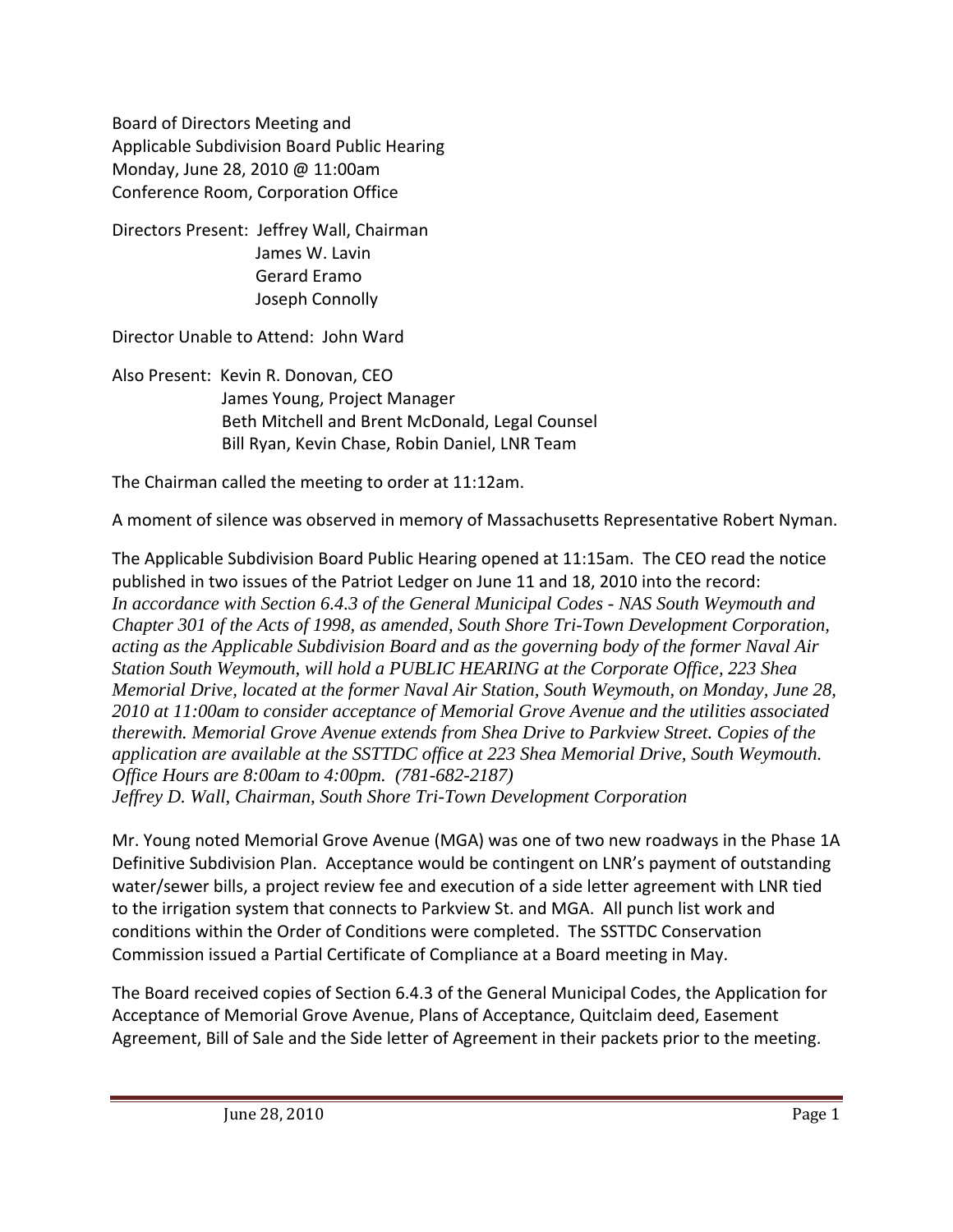#### Public Comment

Mr. Galluzzo, Weymouth, repeated his opposition to the name change from Shea Memorial Drive to Shea Drive.

Mrs. Parsons, Rockland, was informed that the Town of Weymouth's potable water supply was the water source for the irrigation system on Memorial Grove Ave.

## **VOTED: Motion of James Lavin, seconded by Joseph Connolly, to close the public hearing Unanimous 4‐0 vote**

The Public Hearing closed at 11:28am

**VOTED: Motion of Joseph Connolly, seconded by Gerard Eramo, to accept the way known as Memorial Grove Avenue‐ North, Memorial Grove Avenue‐ South, Utility Easement #1, Utility Easement #2, Utility Easement #3, Utility Easement #4, Utility Easement #5A, Utility Easement #5C, Utility Easement #8, Drainage Easement, and the improvements and utilities located on, above and below the aforementioned ways and easement areas as well as located on, above and below Memorial Grove Avenue‐Navy, Utility Easement #5B, Utility Easement #6 and Utility Easement #7, all as presented in the Plans of Acceptance dated May 13, 2010, contingent upon the completion by LNR South Shore, LLC of the following: payment of any outstanding water/sewer bills; payment of a project review fee of \$6,750; and execution of a side letter agreement with LNR South Shore, LLC regarding water and sewer usage charges for the irrigation system that serves Memorial Grove Avenue and Parkview Street.**

**The acceptance of Memorial Grove Avenue and the associated easements, improvements and utilities shall not terminate LNR South Shore, LLC"s obligation to provide guarantees per Appendix B, Section 2 of the Subdivision Rules and Regulations of NAS South Weymouth. – And, to authorize and direct the CEO or the Chairman, acting individually, to execute and accept delivery of the necessary documents to effectuate the foregoing resolution, including, but not limited to, a Quitclaim Deed, Easement Agreement, Bill of Sale and side letter, such documents to be in such form and to contain such terms and provisions as the CEO and/or Chairman executing the same shall deem necessary or desirable, as conclusively evidenced by his execution thereof, upon confirmation that the outstanding obligations have been satisfied.**

#### **Unanimous 4‐0 vote**

The Public Hearing Process was completed at 11:31am.

The Directors acting as the Applicable Subdivision Board signed the Plans of Acceptance dated May 13, 2010.

The CEO noted that accepting Memorial Grove Ave. triggered another vote for Horizontal Development Certificate of Compliance.

The Board received copies of Section 6.6 of the DDA, Horizontal Development Completion Notice, Certificate of Completion and the Side Letter Agreement in their packets prior to the meeting.

**VOTED: Motion of Gerard Eramo, seconded by James Lavin, to acknowledge the completion of Horizontal Development described in the Horizontal Development Completion Notice**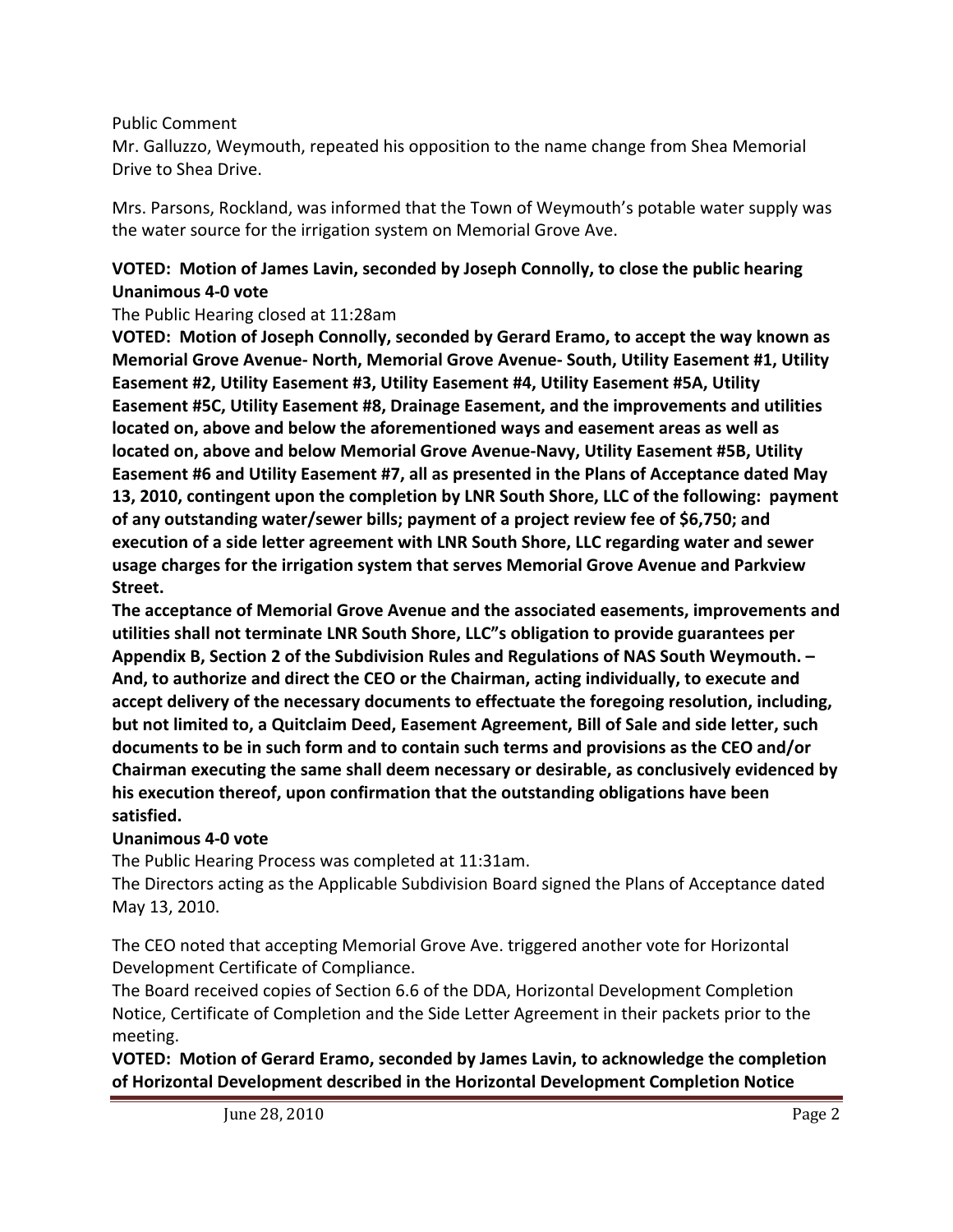**currently before the Board for Memorial Grove Avenue contingent on the completion by LNR South Shore, LLC of the following: payment of any outstanding water/sewer bills; payment of a Project review Fee of \$6,750; and execution of a side letter agreement with LNR South Shore, LLC regarding water and sewer usage charges for the irrigation system that serves Memorial Grove Avenue and Parkview Street. – And,**

**The Issuance of the Horizontal Development Certificate of Compliance shall not terminate LNR South Shore, LLC's obligation to provide guarantees per Appendix B, Section 2 of the Subdivision Rules and Regulations of NAS South Weymouth. – And,**

**To authorize the CEO or the Chairman, acting individually, to execute the Horizontal Development Certificate of Compliance upon confirmation that the outstanding obligations have been satisfied.**

**Unanimous 4‐0 vote**

## **Minutes**

**VOTED: Motion of Joseph Connolly, seconded by Gerard Eramo to accept the minutes of the Board of Directors meeting held on May 27, 2010**

#### **Unanimous 4‐0 vote**

**VOTED: Motion of Joseph Connolly, seconded by James Lavin to accept the minutes of the Board of Directors meeting held on June 2, 2010 Unanimous 4‐0 vote**

The CEO noted the First Amendment to the MOA voted at the June 24<sup>th</sup> meeting required a procedural accounting to identify the source of funds to transmit \$100,000 to the Commonwealth.

## **VOTED: Motion of Joseph Connolly, seconded by James Lavin, to transfer \$100,000 from the Stabilization Account to the Commonwealth as the initial deposit on the E/W Parkway MOA Unanimous 4‐0 vote**

Mr. Donovan also noted he would be discussing a financial management plan with the Commonwealth tomorrow and recommended the Board authorize him to start the process of hiring a CFO, as required in the Tax Plan and Legislation. The CFO position would be posted on the MMA website and the position would be provided for in the FY11 Budget starting in October.

# **VOTED: Motion of James Lavin, seconded by Joseph Connolly, to authorize the Chief Executive Officer to recruit and hire a Chief Financial Officer and keep the Directors apprised of the process**

# **Unanimous 4‐0 vote**

The CEO had a contract services issue to discuss with the Board in Executive Session and noted that the identity of the vendor who would provide the Corporation with Owners Representative Services on Parkway Construction was still pending.

The Directors had received the construction contract, change order #1, notice to proceed #1, project management agreement, contract for owner's representative services, disbursement agreement and DDA Estoppel certificate in their packets prior to the meeting. Executing these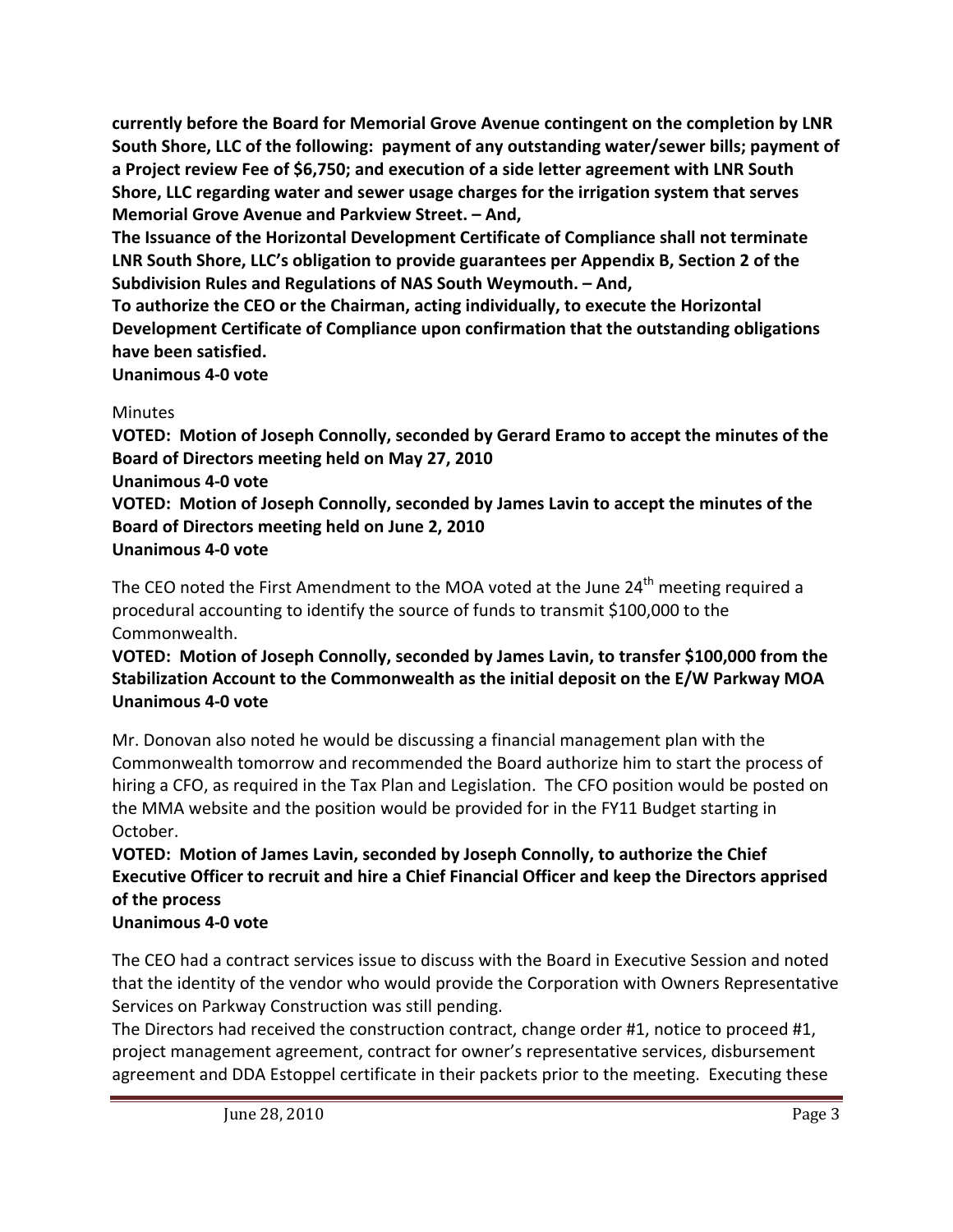documents was required for the Bond pre‐closing process.

Ms. Mitchell provided highlights of the design/build contract, noting the change order #1 broke out the portion that would be financed with bonds from the Commonwealth, separate from the portion financed with Federal funds, and that the notice to proceed would be issued when bond proceeds were available.

Ms. Mitchell noted a change in Section 5(f) and 7.2 of the Project Management Agreement with LNR reducing the work months that may extend beyond the Notice to Proceed. Discussion ensued on an agreement for an engineer's oversight of construction, on the requisition process for contract payments and the Estoppel Certificate certifying that neither SSTTDC nor LNR were in DDA default. The Board was informed that SSTTDC would engage the engineer to provide professional services, such as field inspections and design reviews. Mr. Connolly was informed that the Corporation would review and approve change order cost increases, and then the State would have an opportunity to review, to make sure that bond proceeds were available to complete the project, and approve requisitions within 10 calendar days.

The Chairman requested a representative from Barletta be available to the Board at all times. **VOTED: Motion of James Lavin, seconded by Joseph Connolly to authorize the execution and delivery by the Chairman or Chief Executive Officer (CEO) of the Corporation, acting singly, of any and all documents necessary for the construction of the Parkway and the issuance of bonds by the Commonwealth of Massachusetts to finance the documents, in form and substance substantially the same as those documents presented to the Corporation at this meeting: (i) construction contract with Barletta Heavy Division, Inc.; (ii) Change Order #1 to construction Contract; (iii) Project Management Agreement with LNR South Shore, LLC; (iv) Contract for Owner's Representative Services, (v) Disbursement Agreement with the Commonwealth of Massachusetts, acting by and through the Executive Office for Administration and Finance; and (vi) DDA Estoppel Certificate. All such documents are to be in such final form and to contain such terms and provisions as the CEO and/or Chairman executing the same shall deem necessary or desirable, as conclusively evidenced by his execution thereof. – And,**

**To authorize the execution and delivery by the Chairman or CEO of the Corporation, acting singly, of Notice to Proceed #1 upon the receipt of satisfactory evidence that sufficient funds are available for the proposed work, such document to be in such form and to contain such terms and provisions as the CEO and/or Chairman executing the same shall deem necessary or desirable, as conclusively evidenced by his execution thereof. – And,**

**To adopt, ratify, approve and confirm all actions heretofore taken by the CEO and/or Chairman of the Corporation in connection with the above‐referenced resolutions. Unanimous 4‐0 vote**

The CEO noted that under the terms of the MOA with the Commonwealth, the Board of Directors must adopt an Assessment Plan on FOST 1 & 2, should a deficiency occur in new state tax revenues. Ms. Mitchell noted that the Assessment plan the Board adopted a month ago was related to infrastructure bonds that Tri-Town issued, the assessment plan currently before the Board was required by the Commonwealth and related to Parkway Bonds. Ms. Mitchell